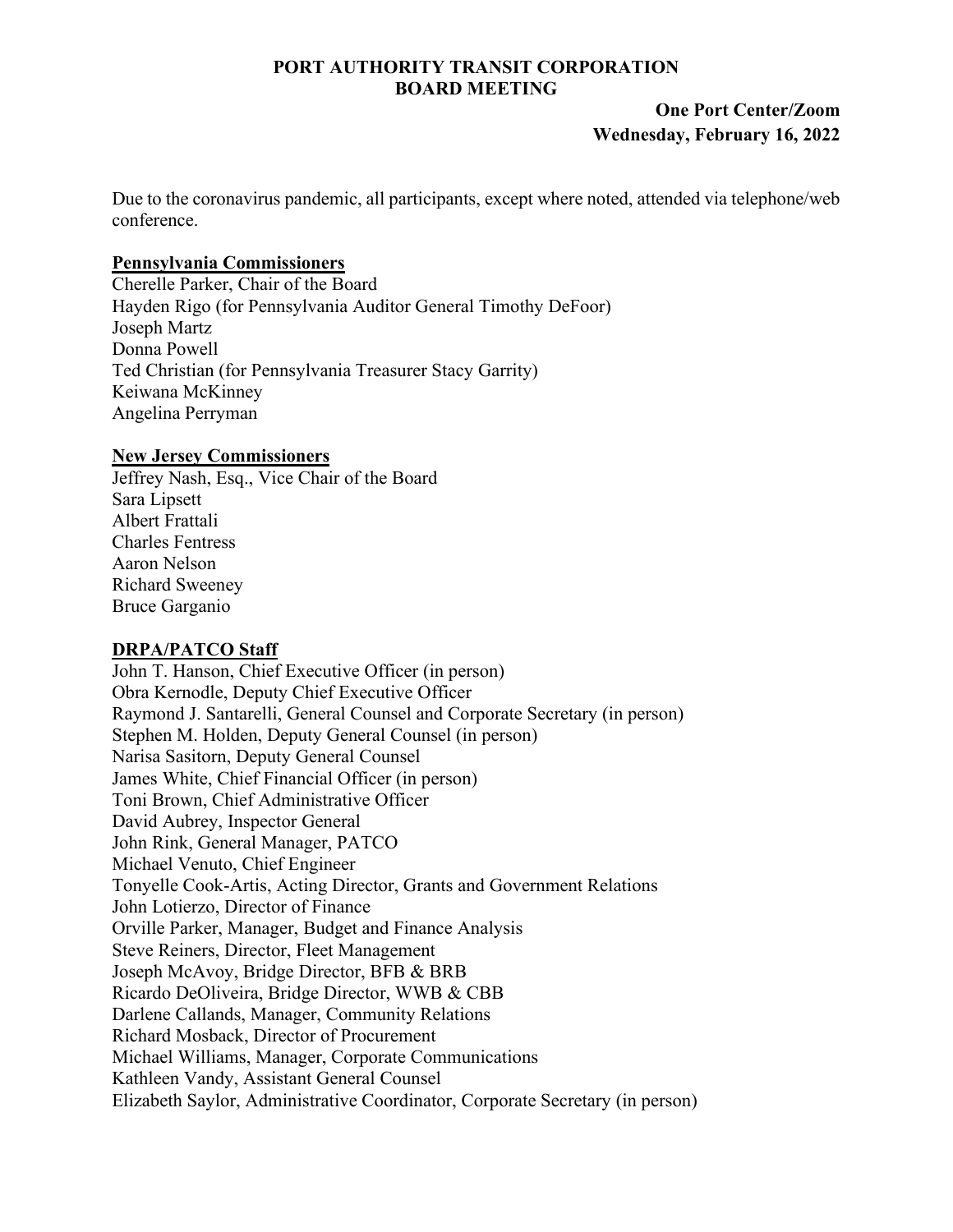## **Others Present**

Janice Venables, Associate Counsel, New Jersey Governor's Authorities Unit Mustafa Rashed, Board Liaison, Bellevue Strategies Christopher Gibson, NJ Counsel, Archer & Greiner, P.C. Alan Kessler, PA Counsel, Duane Morris, LLP

## **OPEN SESSION**

## **Notice**

The Corporate Secretary announced that pursuant to its by-laws public notice of this meeting of the PATCO Board of Commissioners had been given by posting proper notice in the lobby at One Port Center and by issuing proper notice to the public and news media. The Secretary also noted that, due to the ongoing pandemic, the public was not allowed inside the One Port Center building but had been invited to attend via telecast and to submit any questions or comments electronically prior to the meeting.

## **Roll Call**

Chairwoman Parker called the meeting to order at 9:49 a.m. and asked that the Corporate Secretary call the roll. The following Commissioners were present, constituting a quorum: Chairwoman Parker, Vice Chairman Nash, Powell, Fentress, Rigo, Sweeney, Christian, Perryman, Frattali, Lipsett, Nelson, McKinney, Martz and Garganio.

### **Public Comment**

Corporate Secretary Santarelli reported that staff reviewed the designated Public Comment email and voicemail accounts and there were no items for Public Comment.

### **Report of the General Manager**

PATCO General Manager Rink stated that his report stood as previously submitted. Commissioner Lipsett moved to approve the General Manager's Report and Commissioner Sweeney seconded the motion. There were no questions or comments. All Commissioners in attendance voted in the affirmative to approve the General Manager's Report. The motion carried.

#### **Approval of the January 19, 2022 PATCO Board Meeting Minutes**

Chairwoman Parker stated that the Minutes of the January 19, 2022 PATCO Board Meeting were previously provided to the Governors of New Jersey and Pennsylvania and to the PATCO Commissioners. Commissioner Fentress moved to approve the Minutes and Commissioner Perryman seconded the motion. There were no comments on or corrections to the Minutes. All Commissioners in attendance voted in the affirmative to approve the Minutes as submitted. The motion carried.

## **Receipt and Filing of the List of Previously Approved Payments and Purchase Orders and Contracts covering the Month of January 2022.**

Chairwoman Parker stated that the List of Previously Approved Payments and List of Previously Approved Purchase Orders and Contracts covering the months for January 2022, were previously provided to all Commissioners. Commissioner McKinney moved to receive and file the lists and Commissioner Garganio seconded the motion. There were no questions or comments. All Commissioners in attendance voted in the affirmative. The motion carried.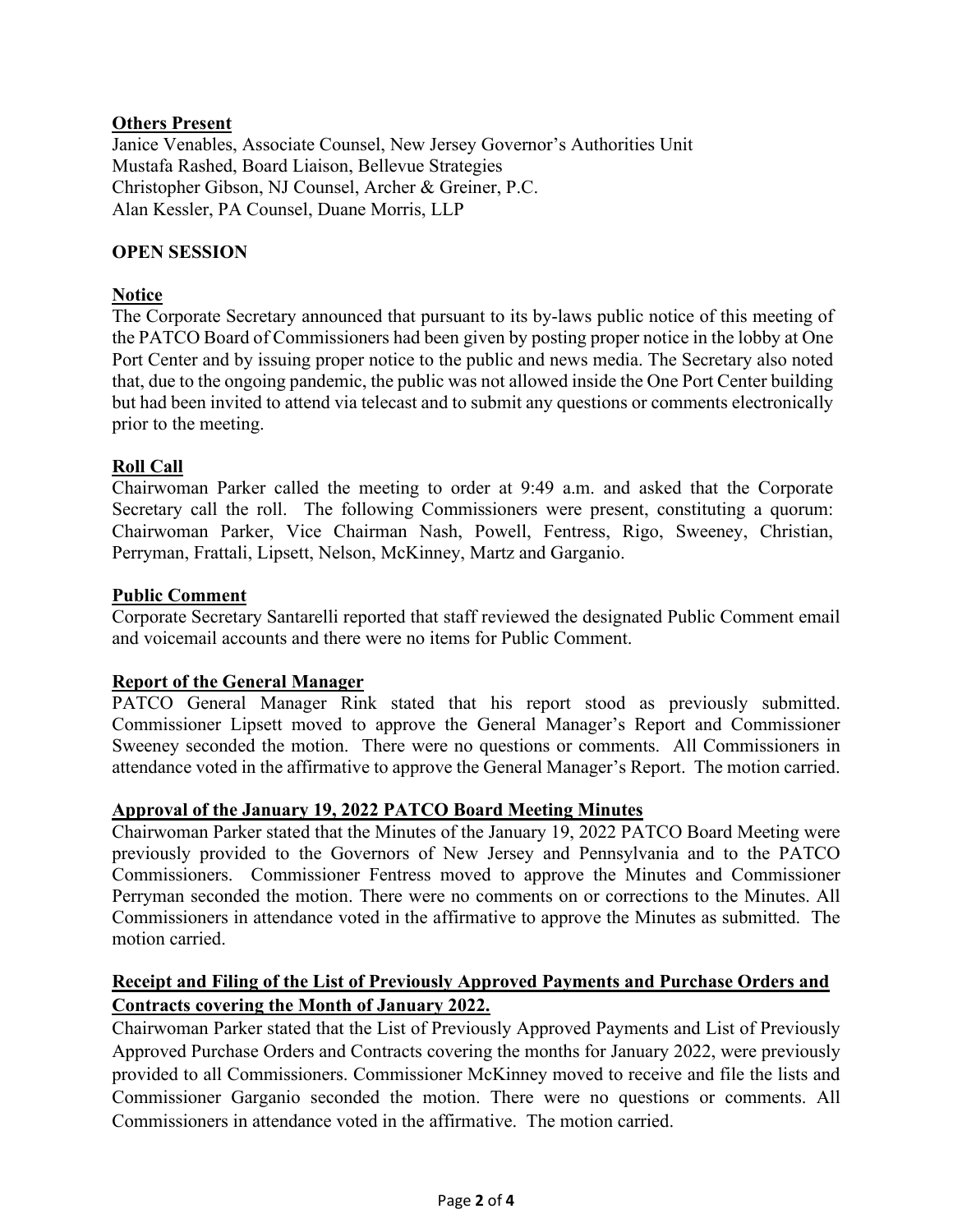## **Approval of Balance Sheet and Equity Statement dated November 30, 2021.**

Chairwoman Parker stated that the Balance Sheet and Equity Statement dated November 30, 2021, were previously provided to all Commissioners. Commissioner Martz moved to receive and file the Balance Sheet and Equity Statement and Commissioner Fentress seconded the motion. There were no questions or comments. All Commissioners in attendance voted in the affirmative. The motion carried.

### **Approval of Operations and Maintenance Committee Meeting Minutes of February 1, 2022**

Chairwoman Parker stated that the Minutes of the February 1, 2022 Operations and Maintenance Committee Meeting were previously provided to all Commissioners. There were no comments or corrections. Commissioner Frattali moved to approve the Minutes and Commissioner Fentress seconded the motion. All Commissioners in attendance voted in the affirmative to approve the Minutes as submitted. The motion carried.

## **Adoption of Resolutions Approved by the Operations and Maintenance Committee on February 1, 2022**

Chairwoman Parker stated that there was one (1) Resolution from the February 1, 2022 Operations & Maintenance Committee Meeting for consideration:

## **PATCO-22-003 Approval of Title VI Report to the Federal Transit Administration.**

PATCO General Manager Rink presented Summary Statement and Resolution No. PATCO-22- 003 seeking Board approval of PATCO's Title VI Program, as submitted to the Federal Transit Administration. Chairwoman Parker inquired whether Commissioners had any questions for staff concerning the Resolution. There were no questions. Commissioner McKinney moved to adopt Resolution No. PATCO-22-003 and Commissioner Perryman seconded the motion. All Commissioners in attendance voted in the affirmative to adopt the Resolution. The motion carried and the Board adopted the Resolution.

### **Unfinished Business**

Chairwoman Parker stated there were no items for Unfinished Business.

### **New Business**

Chairwoman Parker stated that there was one (1) Resolution of New Business for consideration:

## **PATCO-22-004 Consideration of Pending PATCO Contracts (Between \$25,000 and \$100,000).**

Director of Procurement Mosback presented the Summary Statement and Resolution seeking Board authorization for staff to negotiate pending PATCO contracts between \$25,000 and \$100,000. Mr. Mosback explained that there were two (2) contracts for consideration: for Gray Manufacturing Industries, LLC, in an amount not to exceed \$41,345.50; and for Team One Repairs, Inc., in an amount not to exceed \$49,980.00. Chairwoman Parker inquired whether Commissioners had any questions for staff concerning the Resolution. There were no questions. Commissioner Fentress moved to adopt Resolution No. PATCO-22-004 and Commissioner Martz seconded the motion. All Commissioners in attendance voted to approve the motion. The motion carried and the Board adopted the Resolution.